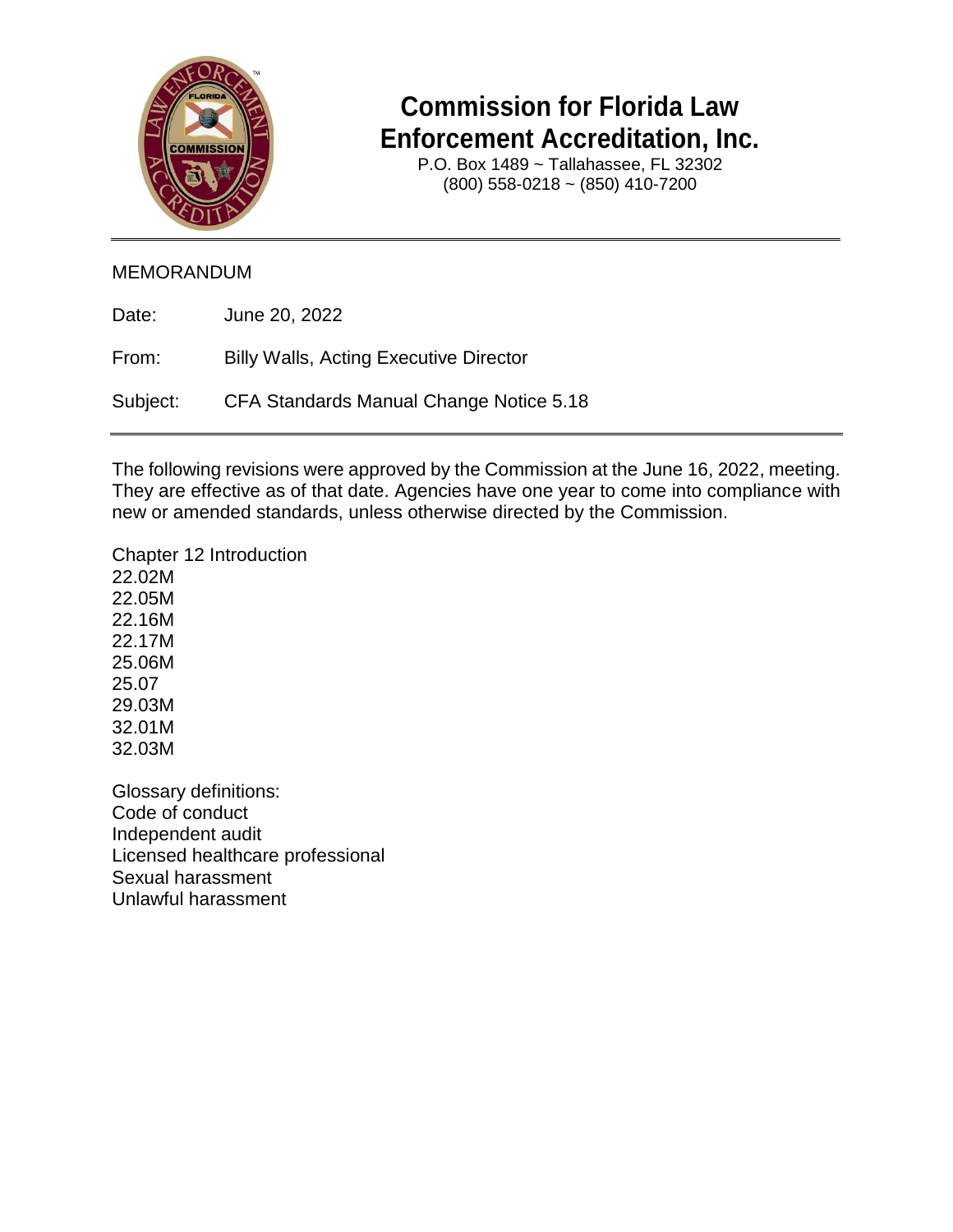# **CHAPTER 12 Performance Evaluations**

Performance evaluation is the measurement of the member's performance of assigned duties. A member's understanding of the duties and responsibilities of a position is essential and should be based on a written job task analysis (JTA) Job task analyses and or job descriptions, which are useful for evaluating employee performance.

The key to the successful operation of the agency's performance evaluation system is the chief executive officer (CEO). The C.E.O.CEO must monitor its function to ensure that it is fair and impartial and is achieving established objectives consistent with competent personnel management. Standards in this chapter must be addressed by either compliance or election of allowed exemptions. These standards may not be taken as Not Applicable.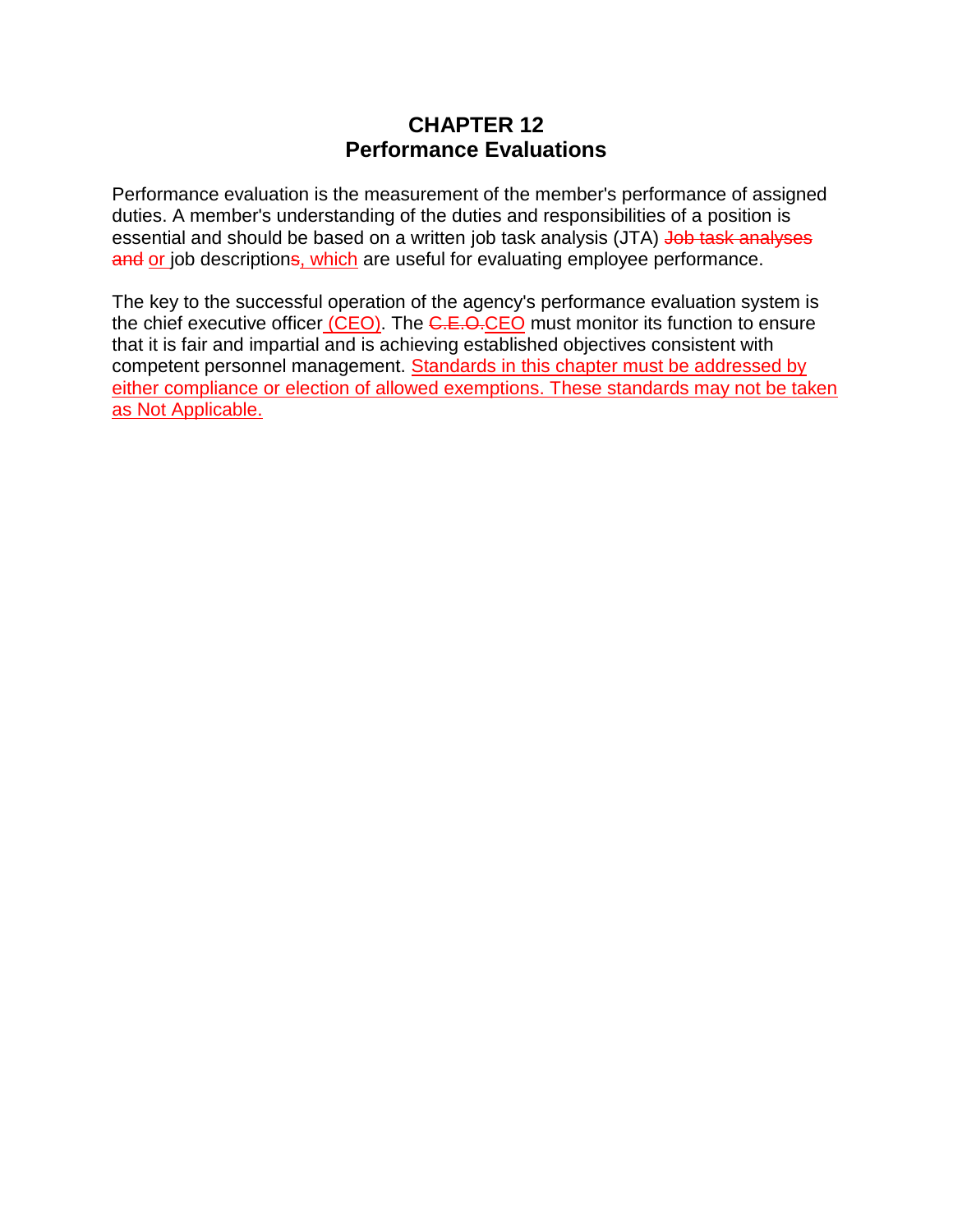#### **22.02M**

A written directive requires the facility has fire equipment, prevention practices and procedures, to include:

## **I. Bullets**

- A. Fire alarm and heat and smoke detection system;
- B. Documented inspections and testing of fire and smoke alarms as required by local fire code;
- C. Documented maintenance of fire suppression equipment pursuant to manufacturer recommendations, industry standards, or as required by the applicable fire code; and
- D. A posted evacuation map with marked emergency exits and marked direction to exits.

## **II. Proofs of Compliance**

- Written directive addressing elements of the standard. (Qty initial: 1) (Qty Reaccred: 1)
- Documentation of inspections. (Qty initial: 1) (Qty Reaccred: 3)
- Documentation of testing. (Qty initial: 1) (Qty Reaccred: 3)
- Documentation of maintenance. (Qty initial: 1) (Qty Reaccred: 3)
- Observation of equipment
- Observation of posted evacuation map and emergency exit signs

#### **III. Required References**

Applicable fire code or governing authority

#### **IV. Assessor Guidelines**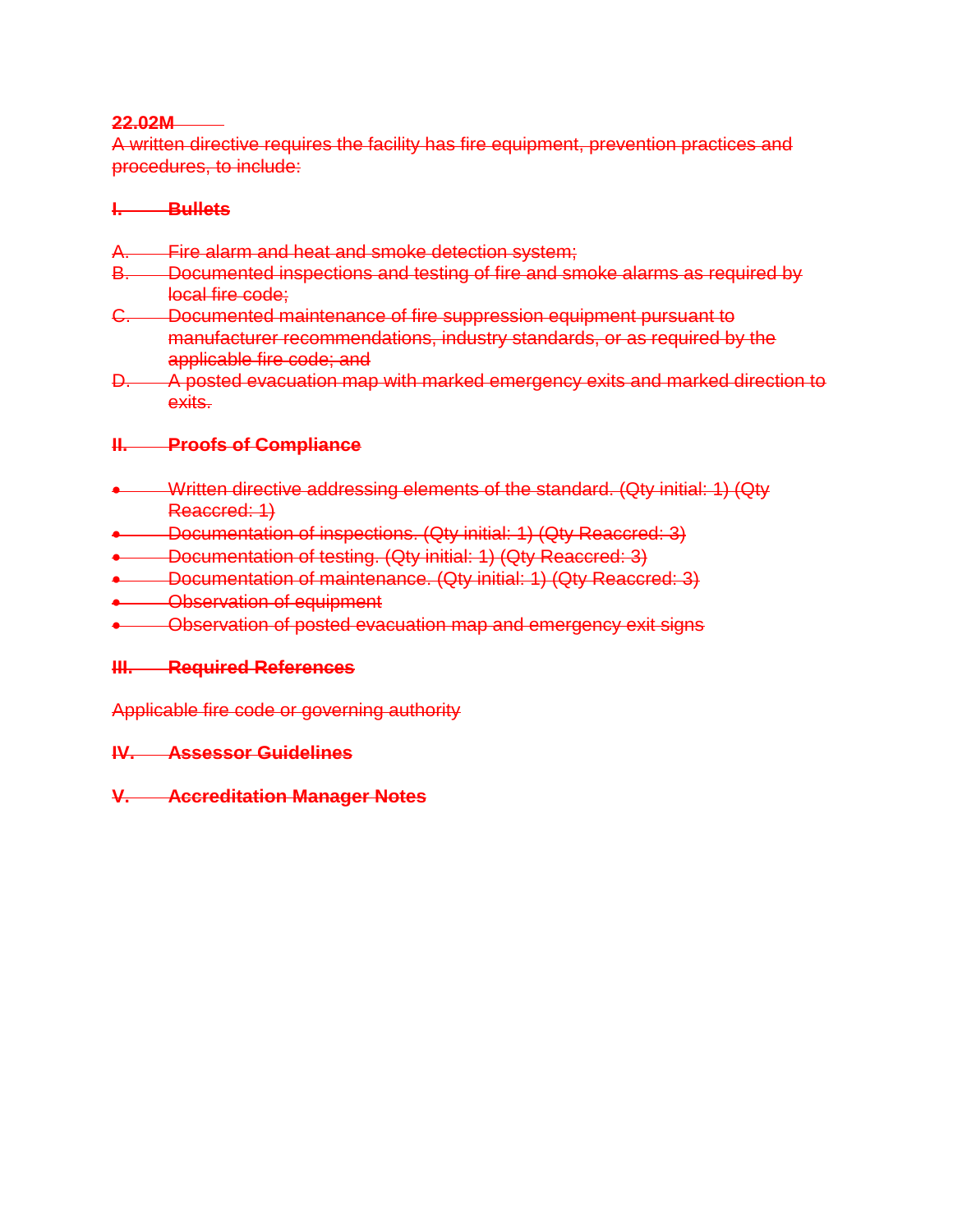## **22.05M**

A written directive requires agency staff be available to supervise *prisoners/detainees* on a continual basis and includes a documented physical check at least every 15 minutes for adult prisoners/detainees identified as being suicidal or a danger to themselves.:

## **I. Bullets**

- A. Documented physical observation at least every 15 minutes for adult prisoners/detainees identified as being suicidal or a danger to themselves;
- B. Documented physical observation at least every 10 minutes for juveniles; and C. Procedures for supervision of prisoners/detainees that are the opposite sex of the staff member providing supervision.

## **II. Proofs of Compliance**

- Written directive addressing elements of the standard (Qty Initial: 1) (Qty Reaccred: 1)
- Documentation of physical observations (Qty Initial: 3) (Qty Reaccred: 1 each year-each type)
- Observation of holding area

# **III. Required References**

## **IV. Assessor Guidelines**

The requirements for documented physical observations does not apply during transport.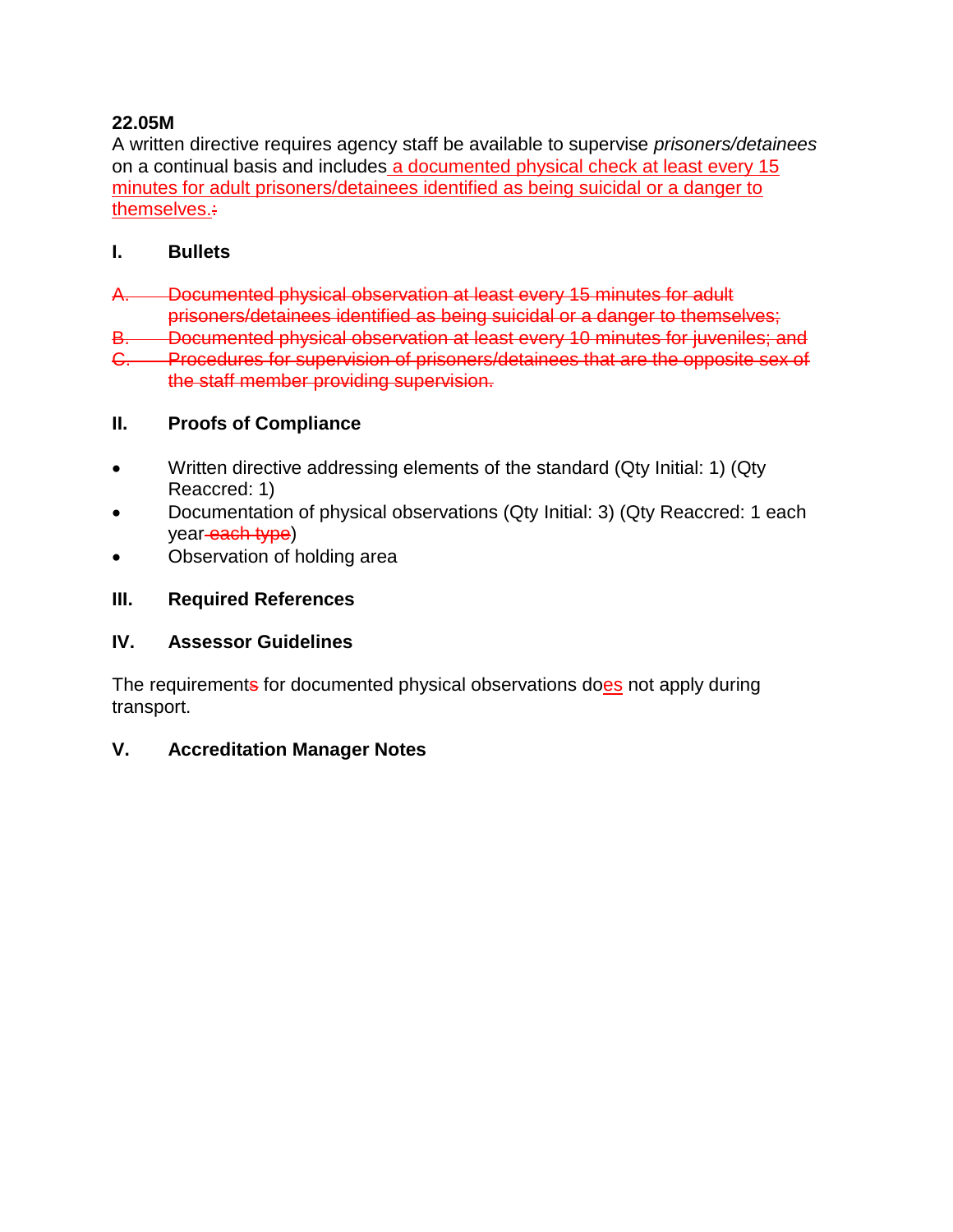# **22.16M**

A written directive requires agency staff be available to supervise prisoners/detainees on a continual basis and includes physical observation and documented checks at least every 10 minutes for juveniles.

**I. Bullets**

# **II. Proofs of Compliance**

- Written directive addressing elements of the standard (Qty Initial: 1) (Qty Reaccred: 1)
- Documentation of physical observations (Qty Initial: 3) (Qty Reaccred: 1 each year)
- **Observation of holding area**

# **III. Required References**

Florida Statute 985.265

#### **IV. Assessor Guidelines**

The requirement for documented physical observations does not apply during transport.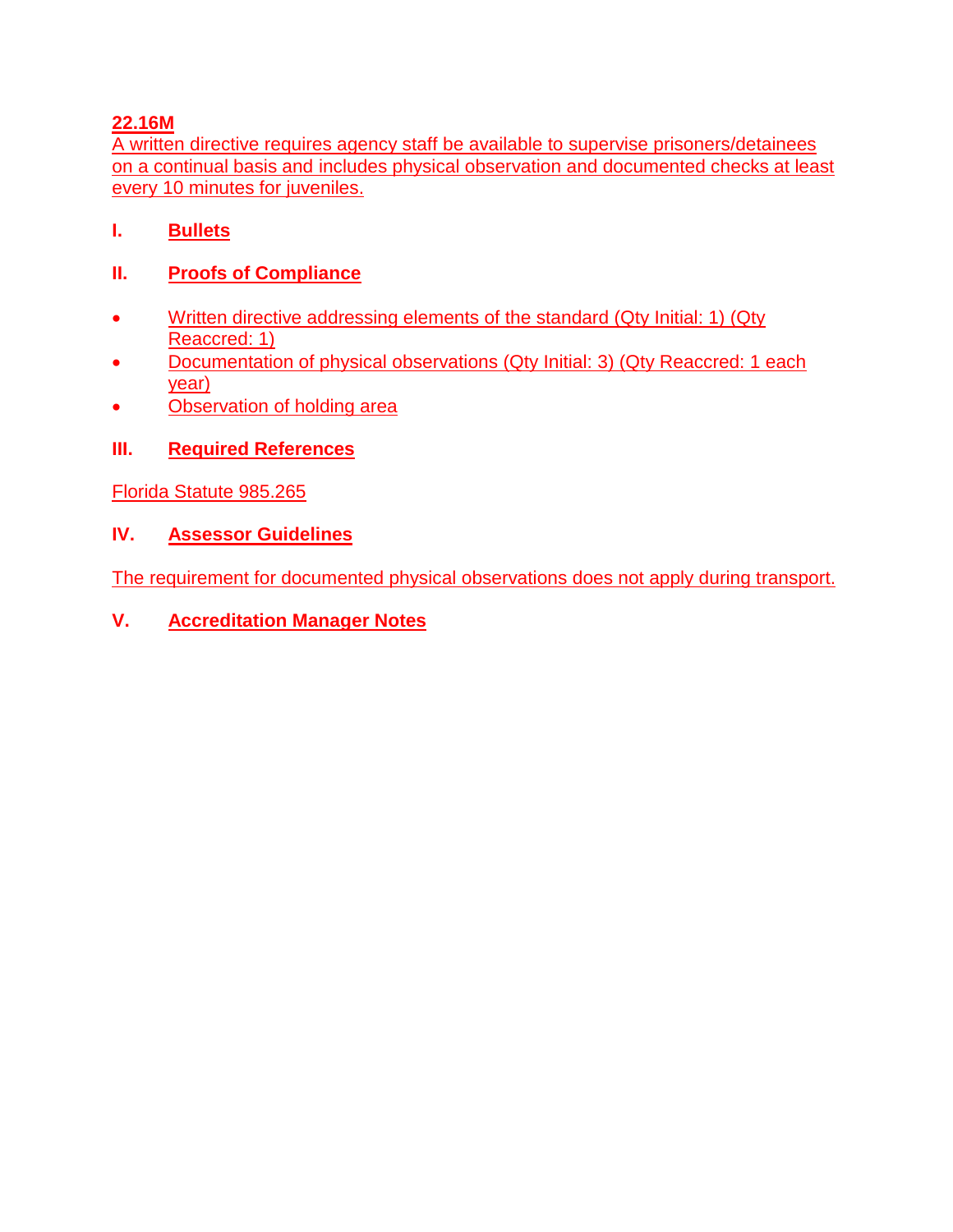# **22.17M**

A written directive requires procedures for supervision of prisoners/detainees that are the opposite sex of the staff member providing supervision.

- **I. Bullets**
- **II. Proofs of Compliance**
- Written directive addressing elements of the standard (Qty Initial: 1) (Qty Reaccred: 1)
- Observation of holding area
- **III. Required References**
- **IV. Assessor Guidelines**
- **V. Accreditation Manager Notes**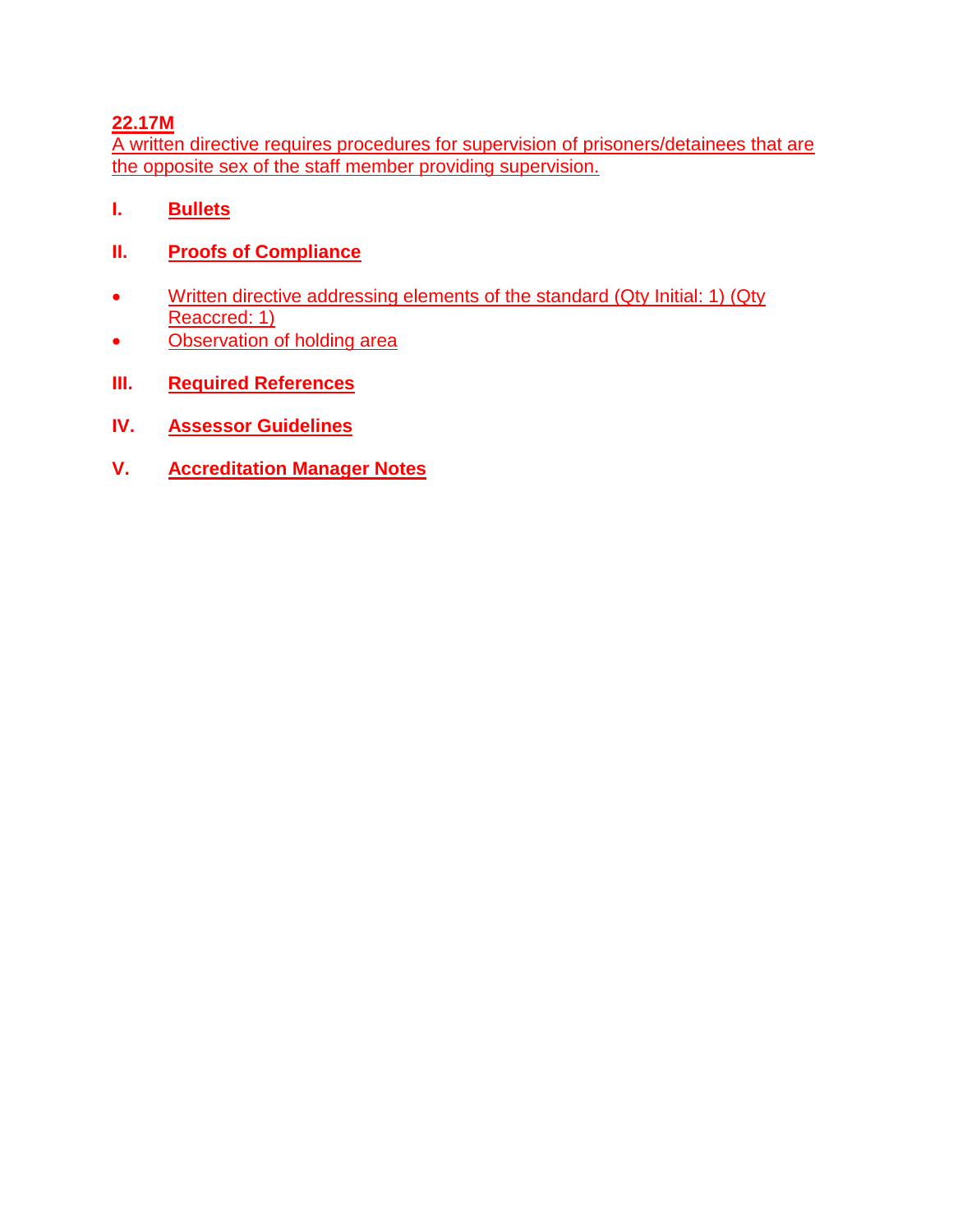### **25.06M**

Communications personnel have immediate access to the following resources:

#### **I. Bullets**

- A. Officer in charge;
- B. Duty rosters;
- C. Telephone numbers of every member; and
- D. Telephone numbers of emergency service agencies; and
- D. Maps of the agency's current service area.

# **II. Proofs of Compliance**

- Observation of immediate access to elements of the standard.
- **III. Required References**
- **IV. Assessor Guidelines**
- **V. Accreditation Manager Notes**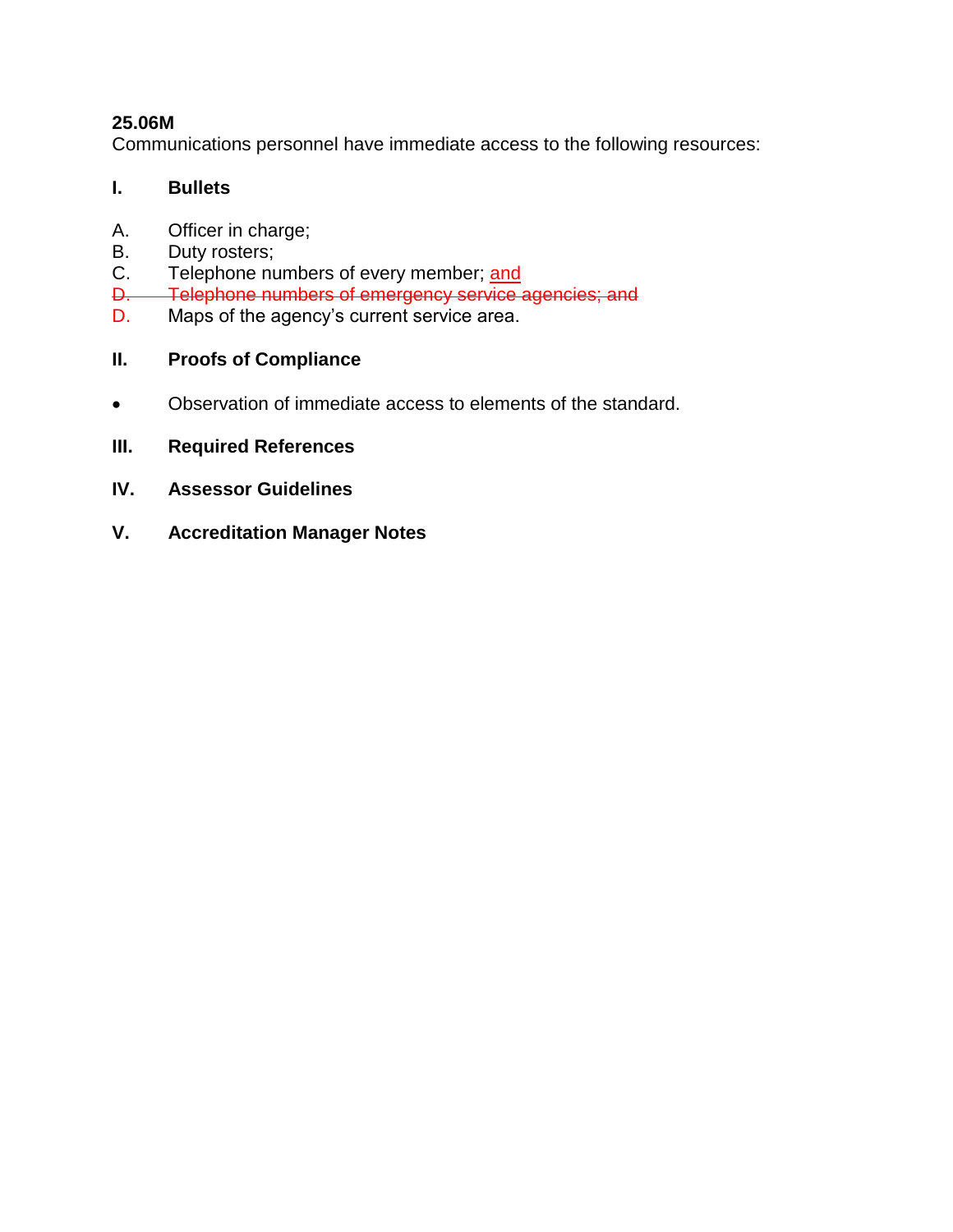## **25.07M**

A written directive establishes procedures for **procuring contacting** external services, to include:

#### **I. Bullets**

- A. Fire suppression equipment;
- B. Environmental and human services;
- C. Ambulances;
- D. Aircraft;
- E. Wreckers; and
- F. Taxis; and
- F. Other services which are not a component of the agency.

#### **II. Proofs of Compliance**

- Written directive addressing elements of the standard. (Qty initial: 1) (Qty Reaccred: 1)
- Interviews

## **III. Required References**

#### **IV. Assessor Guidelines**

Other services may include animal control, hazardous material disposal, railroad company, traffic engineering, street lights, other city or county services, etc.)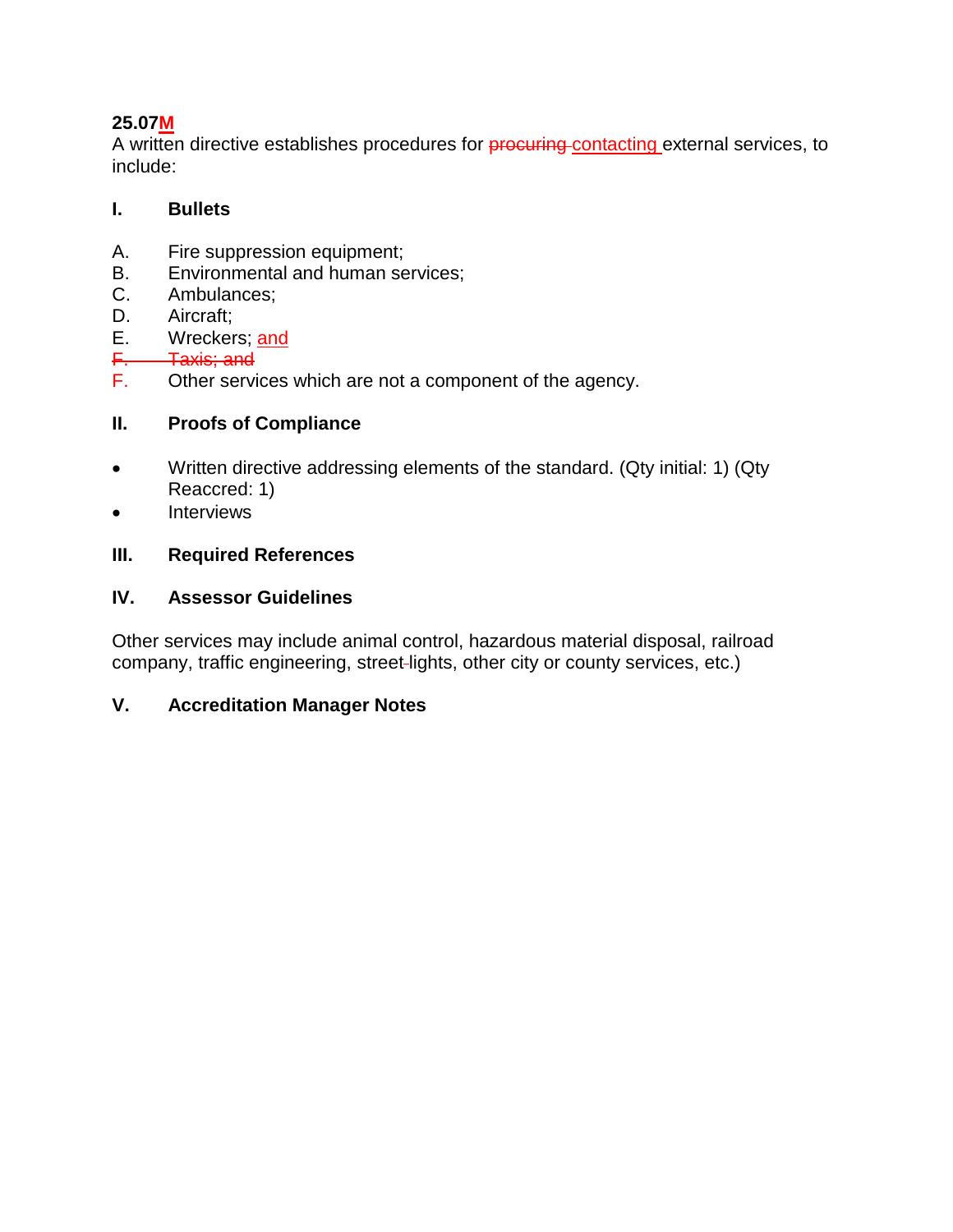## **29.03M**

The agency maintains medical and training records for each member with *occupational exposure*.

#### **I. Bullets**

## **II. Proofs of Compliance**

- Observation of medical records confidentiality.
- Interviews.

#### **III. Required References**

GS1-SL Items #227, # 350, #19, and #162

#### **IV. Assessor Guidelines**

If any medical records are maintained by a contracted medical provider, observation of those records is not required.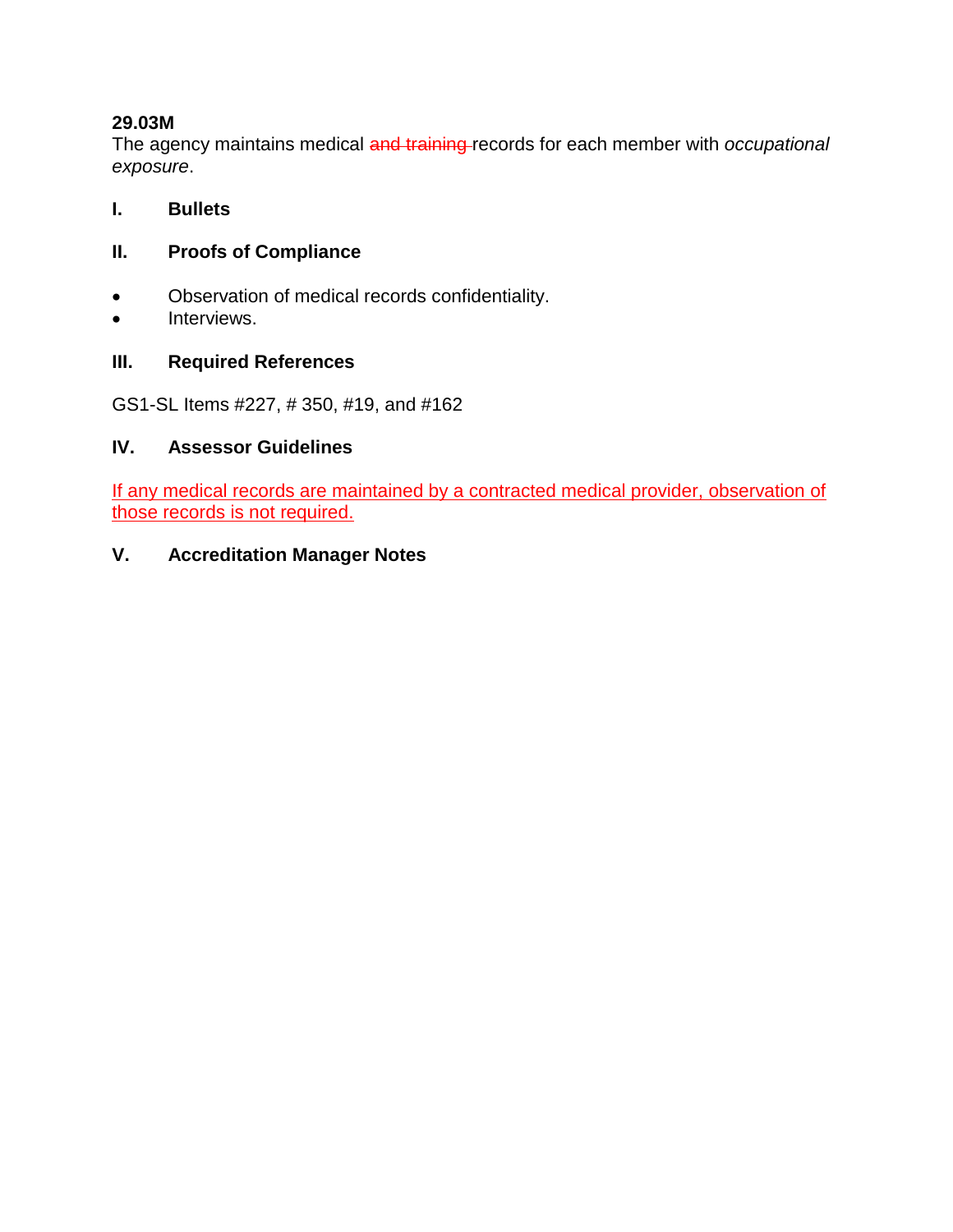# **32.01M**

A written directive establishes procedures for agency computer hardware and software and includes provisions for the following:

## **I. Bullets**

- A. Use of email;
- B. Internet access;
- C. Installation of computer software;
- D. Access restrictions; and
- E. Authorized use<sub>r</sub>; and
- F. Access to and use of personal identification information in accordance with Florida Statute.

# **II. Proofs of Compliance**

- Written directive addressing elements of the standard (Qty Initial: 1) (Qty Reaccred: 1)
- **Observation**

# **III. Required References**

Florida Statute 817.568 Florida Statute 943.125 (4)(o)

## **IV. Assessor Guidelines**

Assessors should confirm that the directive includes computers used for law enforcement activities conducted outside of the agency (such as SRO, Task Force members, Academy, etc.)

# **V. Accreditation Manager Notes**

The directive must include access to and use of personal identification information contained in all electronic databases as defined in 817.568(1)(f).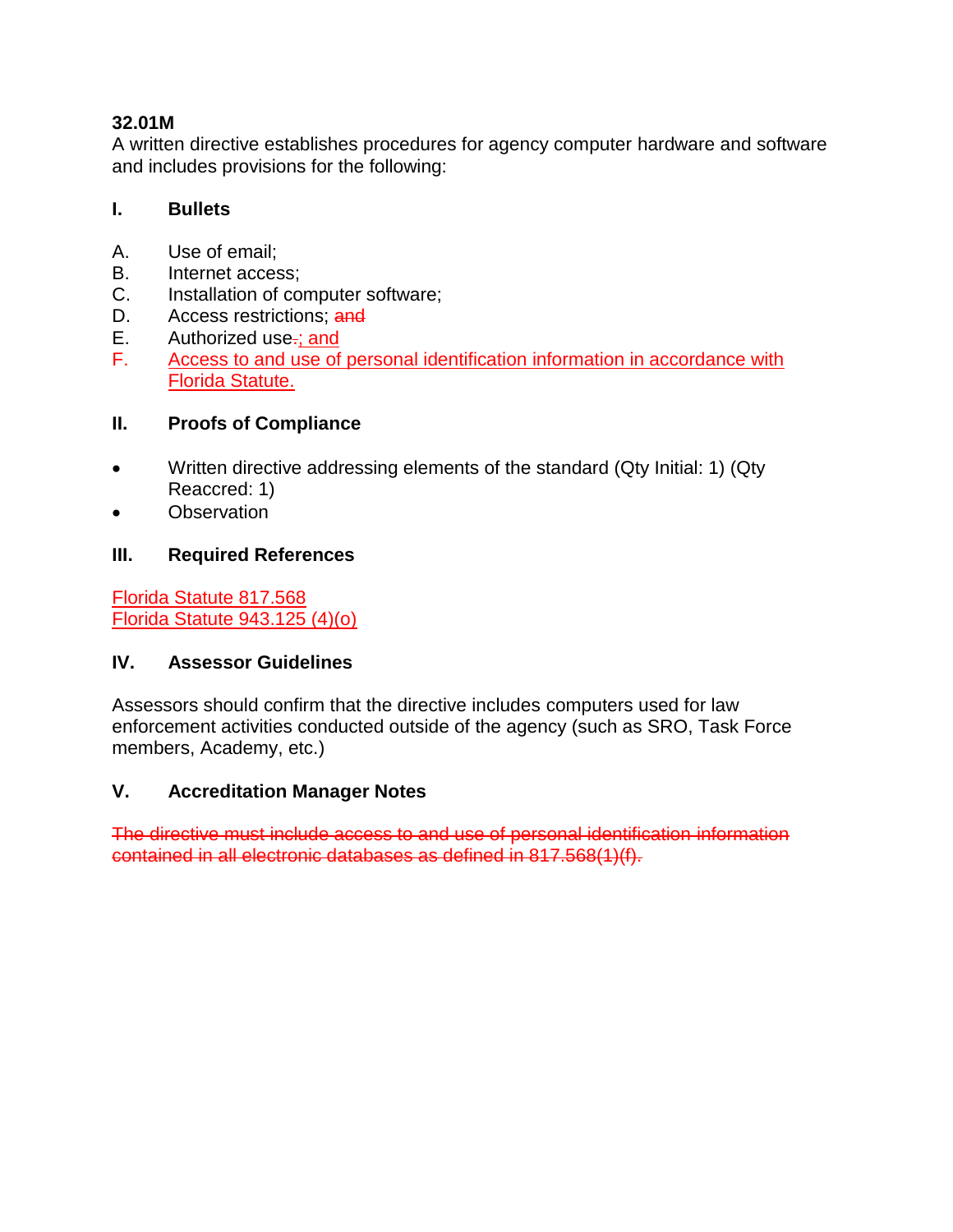# **32.03M**

A written [directive](javascript:standardsMaster.SelectTreeNode(8550431);) addresses the use of unmanned aerial vehicles, and includes the following:

## **I. Bullets**

- A. [Member](javascript:standardsMaster.SelectTreeNode(8550462);) responsibilities;
- B. Training;
- C. Privacy considerations;
- D. [Criteria](javascript:standardsMaster.SelectTreeNode(8550427);) for activation;
- E. Retention of recordings; and
- F. Restrictions.

# **II. Proofs of [Compliance](javascript:standardsMaster.SelectTreeNode(8550420);)**

- Written [directive](javascript:standardsMaster.SelectTreeNode(8550431);) addressing elements of the standard. (Qty Initial: 1) (Qty Reaccred: 1)
- Documentation of current training. (Qty Initial: 1) (Qty Reaccred: 1)

# **III. Required References**

Florida Statute 934.50

FAA Small Unmanned Aircraft Regulation Part 107

- **IV. Assessor [Guidelines](javascript:standardsMaster.SelectTreeNode(8550443);)**
- **V. [Accreditation](javascript:standardsMaster.SelectTreeNode(8550402);) Manager Notes**